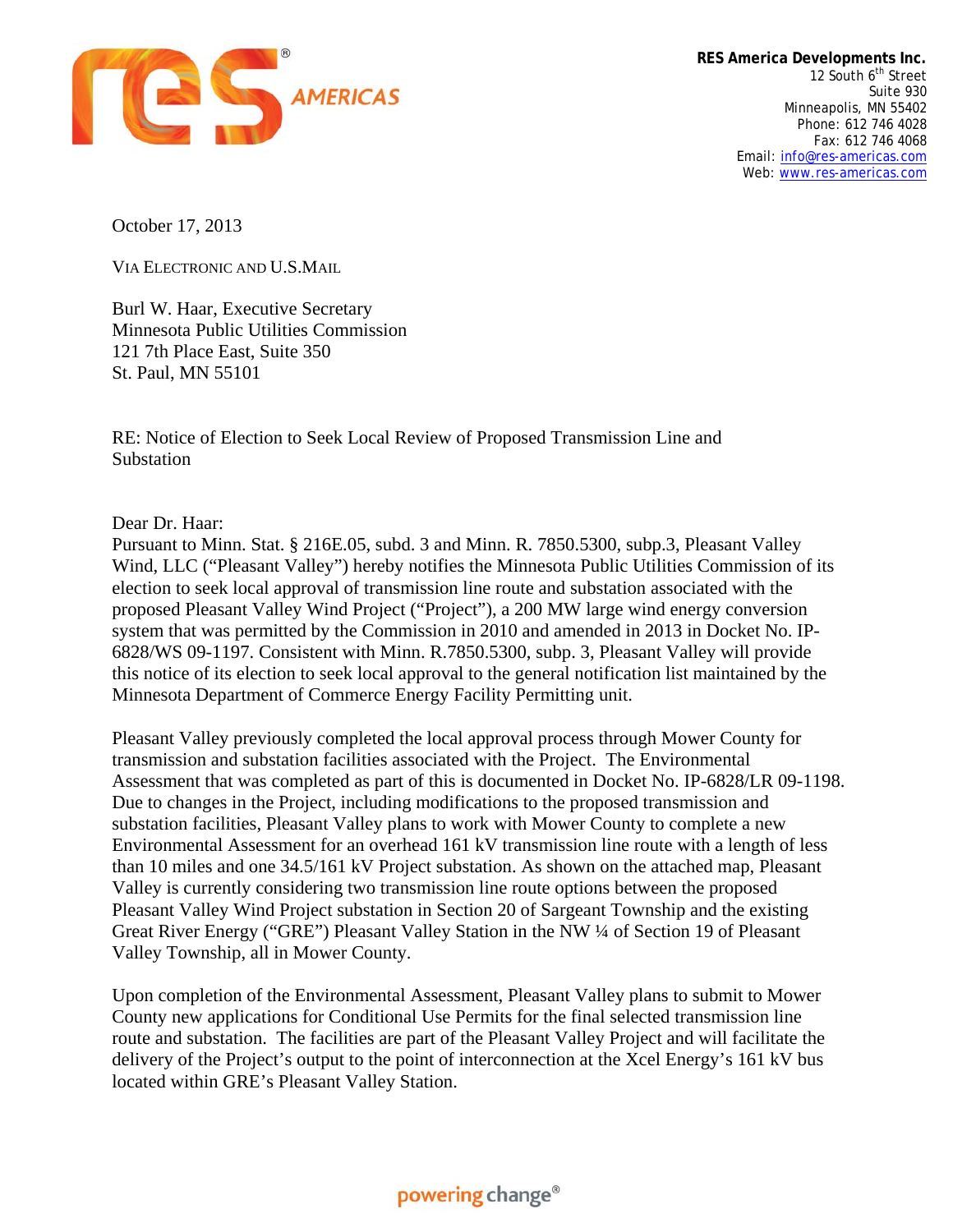

During the Mower County Board meeting on October  $8<sup>th</sup>$ , 2013, Pleasant Valley requested that Mower County take jurisdiction of the local review of the transmission line, and the Board of Commissioners accepted jurisdiction. Ms. Angela Knish of Mower County can be contacted at (507) 437-9560 for further information regarding the local permitting process for the Pleasant Valley Project. Additionally, please feel free to contact me directly with any questions or concerns.

Sincerely,

Well

Justin D. Markell Development Manager Renewable Energy Systems Americas Inc. 952.210.1720 justin.markell@res-americas.com

cc: Minnesota PUC's General List of Interested Persons Deborah Pile, Department of Commerce, Energy Facility Permitting Angela Knish, Mower County